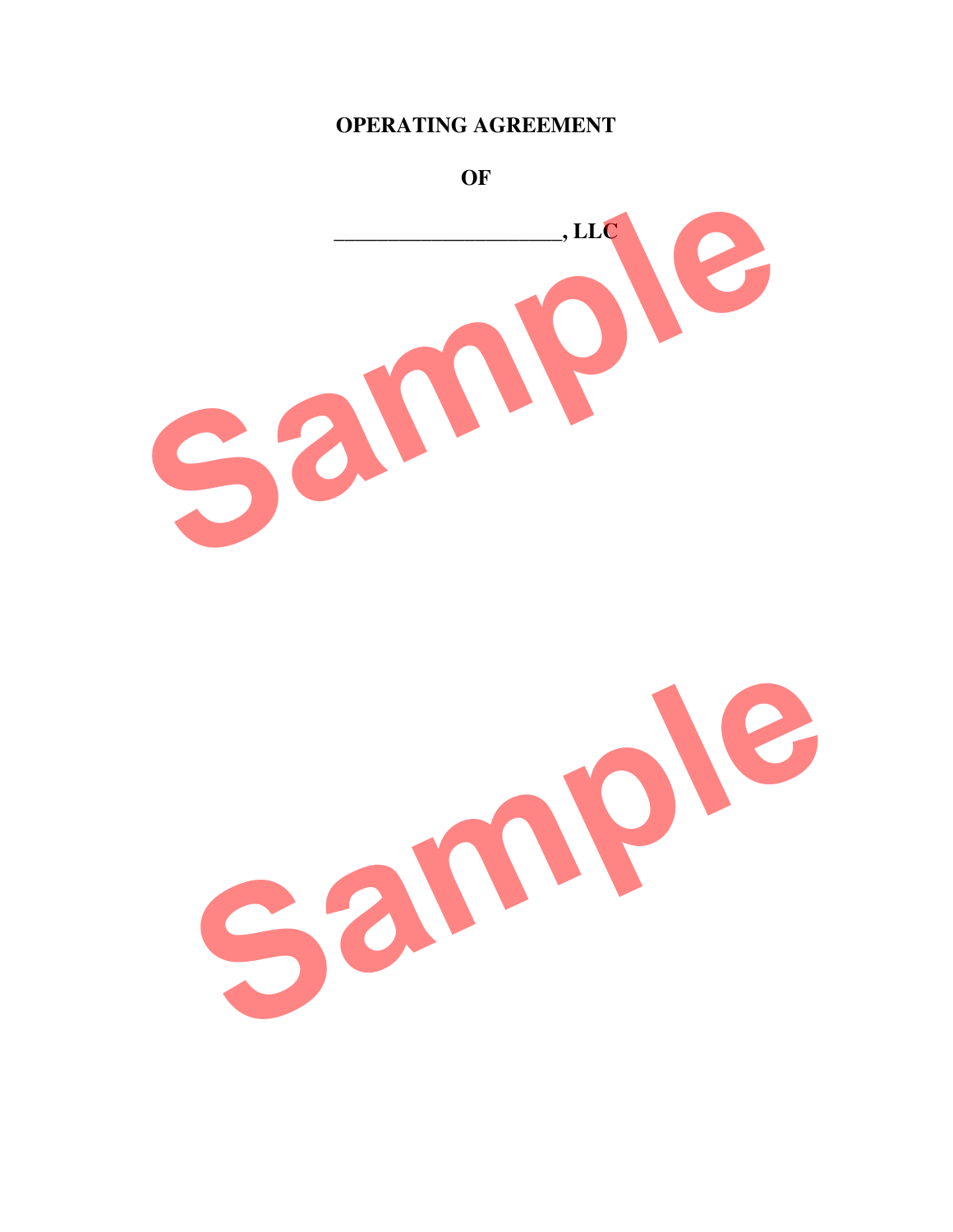## **TABLE OF CONTENTS**

ARTICLE 1, DEFINITIONS

ARTICLE II, PURPOSES AND POWERS OF COMPANY

ARTICLE III, NAMES AND ADDRESSES OF INITIAL MEMBERS; PRINCIPAL OFFICE TICLE II, PURPOSES AND POWERS OF COMPANY<br>TICLE III, NAMES AND ADDRESSES OF INITIAL MEMBERS, PRINCIPAL OFFICE<br>TICLE IV, VOTING POWERS, MEETINGS, ETC. OF MEMBERS<br>TICLE V, MANAGERS<br>TICLE VI, CONTRIBUTIONS TO THE COMPANY AND D

ARTICLE IV, VOTING POWERS, MEETINGS, ETC. OF MEMBERS

ARTICLE V, MANAGERS

ARTICLE VI, CONTRIBUTIONS TO THE COMPANY AND DISTRIBUTIONS

ARTICLE VII, RECORDS, REPORTS, ETC.

ARTICLE VIII, ASSIGNMENT, RESIGNATION

ARTICLE IX, DISSOLUTION AND TERMINATION

ARTICLE X, MISCELLANEOUS PROVISIONS

## **EXHIBITS**

Exhibit A